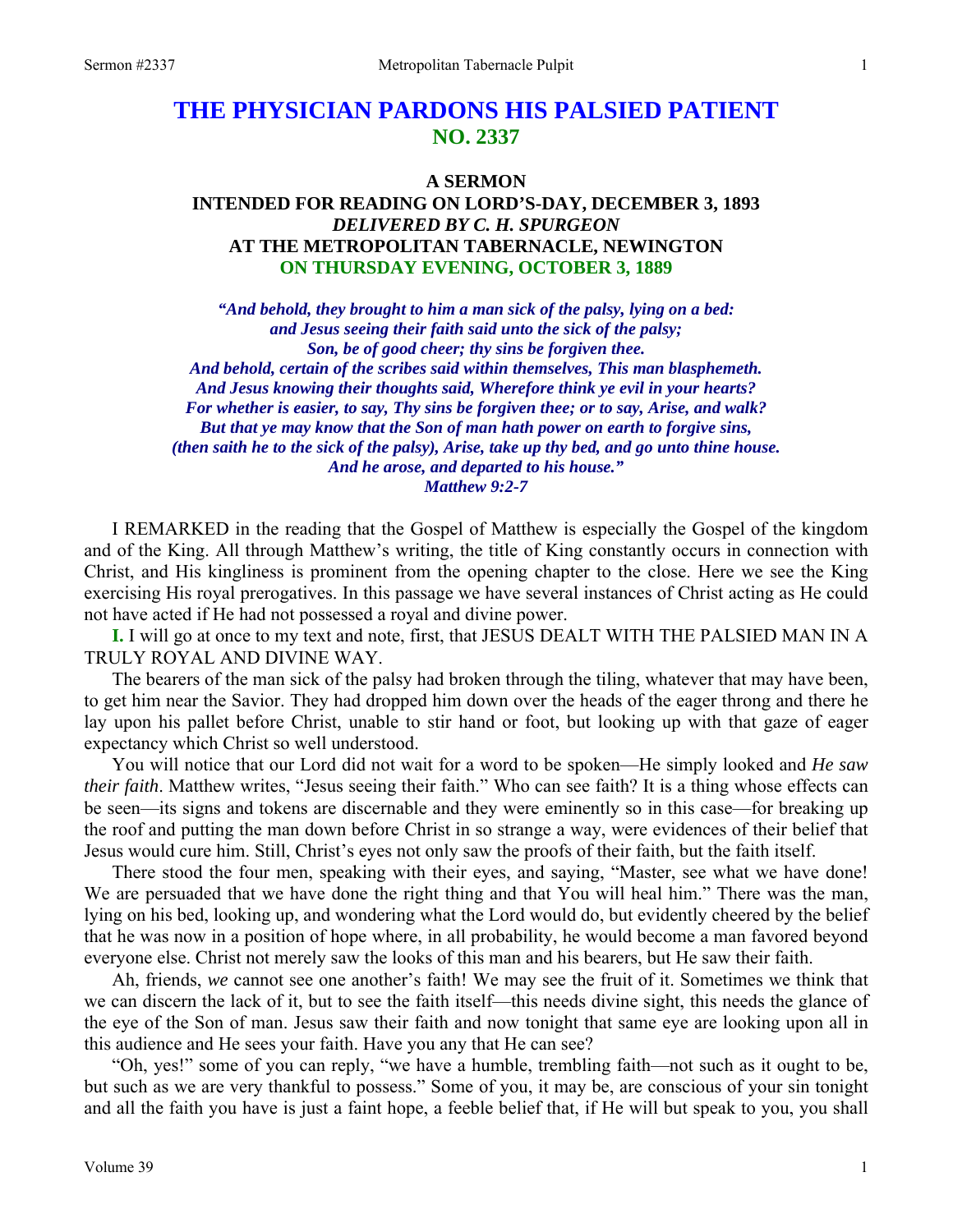be forgiven. You believe that He is able to save to the uttermost them that come unto God by Him, but you have in the background a fear that you cannot come, or that you may not come in a right way.

Still, if it is ever so little faith in Him that you have, my Master sees it, and as in our early days we used to look for a single spark in the tinder that we might get a light on the cold mornings, so does the Lord look for the tiniest gleam of faith in any human heart, that out of it may come a flame of spiritual life. "Jesus seeing their faith."

Now then, my dear hearer, Christ's eye is looking at you tonight. Whatever faith you have, exert it now. Believe in Jesus. He is the Son of God—believe in Him as able to save you, for He is able, and He is willing as well as able—and now trust your soul to Him, sink or swim. Determine that if you must die, you will die at the foot of Christ's cross, but you will go nowhere else for salvation. "Jesus seeing their faith." His royal and divine sight could perceive that which was hidden from all mere mortal men.

But then, when Jesus saw their faith, observe next that *He dealt first with the chief evil which afflicted this man*. He did not begin by curing him of the palsy. That was bad enough, but sin is worse than the palsy. Sin in the heart is worse than paralysis of every single muscle. Sin is death, but something worse than death—therefore Christ, at the very beginning of this miracle, to show His lordship, His royal, his divine power, said to the man, "Son, be of good cheer; thy sins be forgiven thee." This was laying the axe at the root of the man's evil nature. This was hunting the lion, the biggest beast of all the foul creatures that lurked in the densest forest of the man's being. Christ's words drove the unclean animal from his lair and by His almighty power, rent him as though he had been a kid.

Now, at this time, you may have many troubles and perhaps you are eager to spread them before the Lord. That sick child, your dear husband who is at home ill, that business which is flagging and likely to fail, that disease of yours which is weakening you, and which makes you scarcely fit to be in the Lord's house tonight. Now, waive all those things, for heavy as they are, they are inconsiderable compared with sin.

There is no venom as poisonous as that of sin. This is the wormwood and the gall—this is the deadly fang of the serpent whose sting infects and inflames our whole being. If this evil is removed, then every ill has gone—therefore, Christ begins with this, "Thy sins be forgiven thee." Breathe a prayer to Him now for the forgiveness of your sin, "Jesus, Master, forgive me! With a word You can pardon all my sin. You have but to pronounce the absolution and all my iniquities will be put away at once and forever. O my Lord, will You not put them away tonight?"

Notice, also, that *Jesus did absolutely forgive that man, "*Son, be of good cheer; thy sins be forgiven thee." He did not say, "They shall be forgiven," but "They are forgiven, I absolve you from them all. Whatever they may have been, your youthful sins, your manhood sins, your sins before the palsy laid hold upon you, your sins of murmuring since you have been upon that bed—put them all together into one great mass and though they be multitudinous as the stars of heaven, or as the sands on the seashore, Son, thy sins be forgiven thee."

And the man felt that it was so. He believed that it was so—a load was taken from his heart and his whole spirit was lifted up by that gracious word, "Be of good cheer; thy sins be forgiven thee." I pray my Master to deal thus with some who are sitting in these pews who are very heavy at heart. May He speak right into the depths of your spirit, "Son, daughter, thy sins be forgiven thee! They are blotted out, they are all gone."

Oh, what a dreadful time that is to a man when first he sees his sin! It is the darkest moment of his life, but it is a blessed moment when he sees that Christ has put away his sin and has said to him, "You shall not die in your iniquities; for they are all forgiven." Everything grows light and bright round about him. He himself is like one who comes up out of a well, or out of a horrible pit, out of the miry clay, yea, out of the very belly of hell. He seems to leap all at once up to the throne of heaven as he sings, "My sins are all forgiven. I am a miracle of grace." Wonder not if the man can scarcely contain himself—marvel not if he runs, and leaps, and dances for very joy.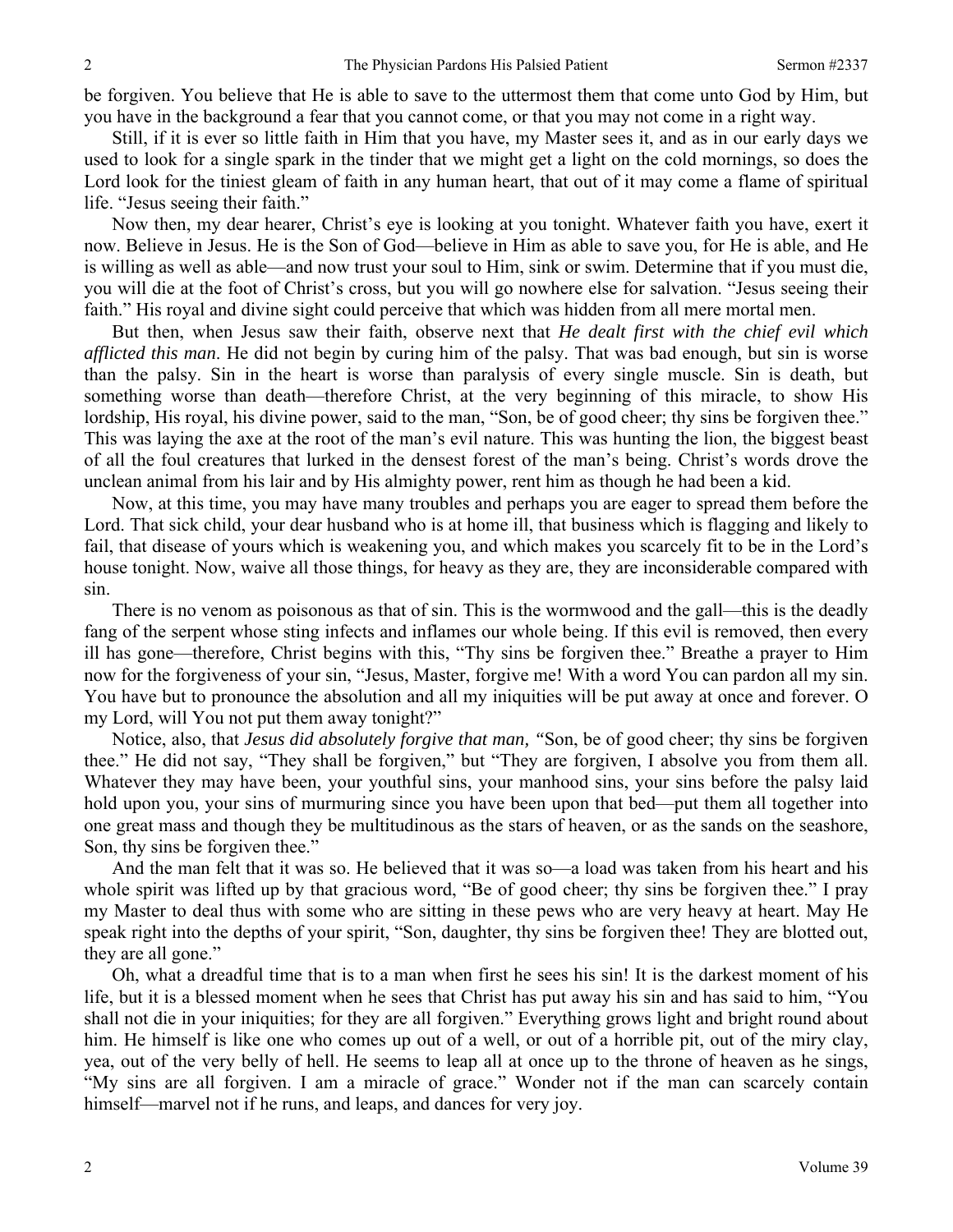This is how Christ behaves towards poor, palsied, sin-bound men and women. He sees their faith and then puts their sin away where it shall be seen no more forever, for He is King, He is God, and He is able to forgive and blot out all iniquity. I have heard of one who, having been under a great sense of sin and being relieved of it, could, for a long time only cry out, "He is a great Forgiver." When there were other things to be attended to, he could not see to them, nor speak of any other kind of business but this, "He is a great Forgiver."

I do not feel as if tonight I wanted to say anything else to you but this, "He is a great Forgiver. I have found Him so. Many here have found Him so and all who will trust His great atoning sacrifice shall also know that He is a great Forgiver."

**II.** The second division of my subject diverges a little from the first, but it follows the text, and so it is no real divergence. By His royal and divine power, CHRIST READ AND JUDGED MEN'S THOUGHTS.

See those scribes, those students of the letter of the Word, who know how many letters there are in every Book of the Old Testament, and have counted them so accurately that they can tell which is the middle letter. Wonderfully wise men, those! Do you see them? They are very vexed and angry, and they think hard thoughts of Christ. They did not dare to speak out what they thought—the people would not have listened to them just then if they had spoken, so they held their tongues, but they did not hold their hearts, and there was a thought-reader there—not one who professed the art, but One who possessed it and He heard where the quickest ear would have failed to detect the faintest sound.

Jesus heard the scribes mentally say, "This." If you look at your Bibles, you will find that the word, "man," is printed in italics and that the scribes said within themselves, "This," they meant, "fellow" they meant any black name that you like to put in, "This blasphemer." They would not say what they thought of Him—they did not like to call Him anything but just, "This…This offscouring."

Thus, *Christ read their contempt of Himself*. They had not uttered it, but He had heard it. It is an awful thing to have a silent contempt of Christ. You may pride yourself on saying, "I have never spoken anything against religion. I have never used a profane expression." No, but if you do not call Jesus your Lord, if you do not acknowledge Him as your Savior, He knows what the contemptuous omission means.

What you do not say, though you only say "This..." and leave a blank space, He reads it all. If there are any here who have such thoughts of my Lord and Master, I do not wish to know them and I hope that they will never let any other creature know them—but let them remember that Jesus knows all about them, for He is a King who reads the secrets of all hearts, and in due time He will lay them bare.

But next, *Jesus marked their charge of blasphemy*. They said in their heart that He blasphemed, for He had taken to Himself the prerogative of God. According to Mark and Luke's accounts, they asked, "Why does this man thus speak blasphemies? Who can forgive sins but God only?" Now, mark you, we who worship Christ as God can never have any fellowship with those who deny His Godhead, nor can they have any fellowship with us, for if He be indeed the Son of God, then they blaspheme Him who deny it. And if He be only a man, then we are clearly idolaters and man-worshippers and He did blaspheme. We are obliged to confess that, and we do confess it—if He was not the Son of God, if He had not power to forgive sins, then they rightly judged that He was a blasphemer.

Ah, my hearer, when you are afraid that Jesus cannot forgive your sins, you are trembling on the very verge of blasphemy! There is such a crime as constructive treason and there is such a sin as constructive blasphemy. To deny Christ's power to save is to make Him but a man—and if you put Him down as only man, you blaspheme. Even though you may not intend to utter blasphemy, there is the shadow of its dark presence even in that unbelief of yours.

Notice, also, how *Jesus judged their thoughts*. He said to them, "Wherefore think ye evil in your hearts?" It was their hearts rather than their thoughts that were evil. Intellectual error generally springs from an unrenewed heart. And what evil had these men thought? They had thought Him a blasphemer. They had also thought contemptuously of Him. But the greatest evil of all was that they had limited His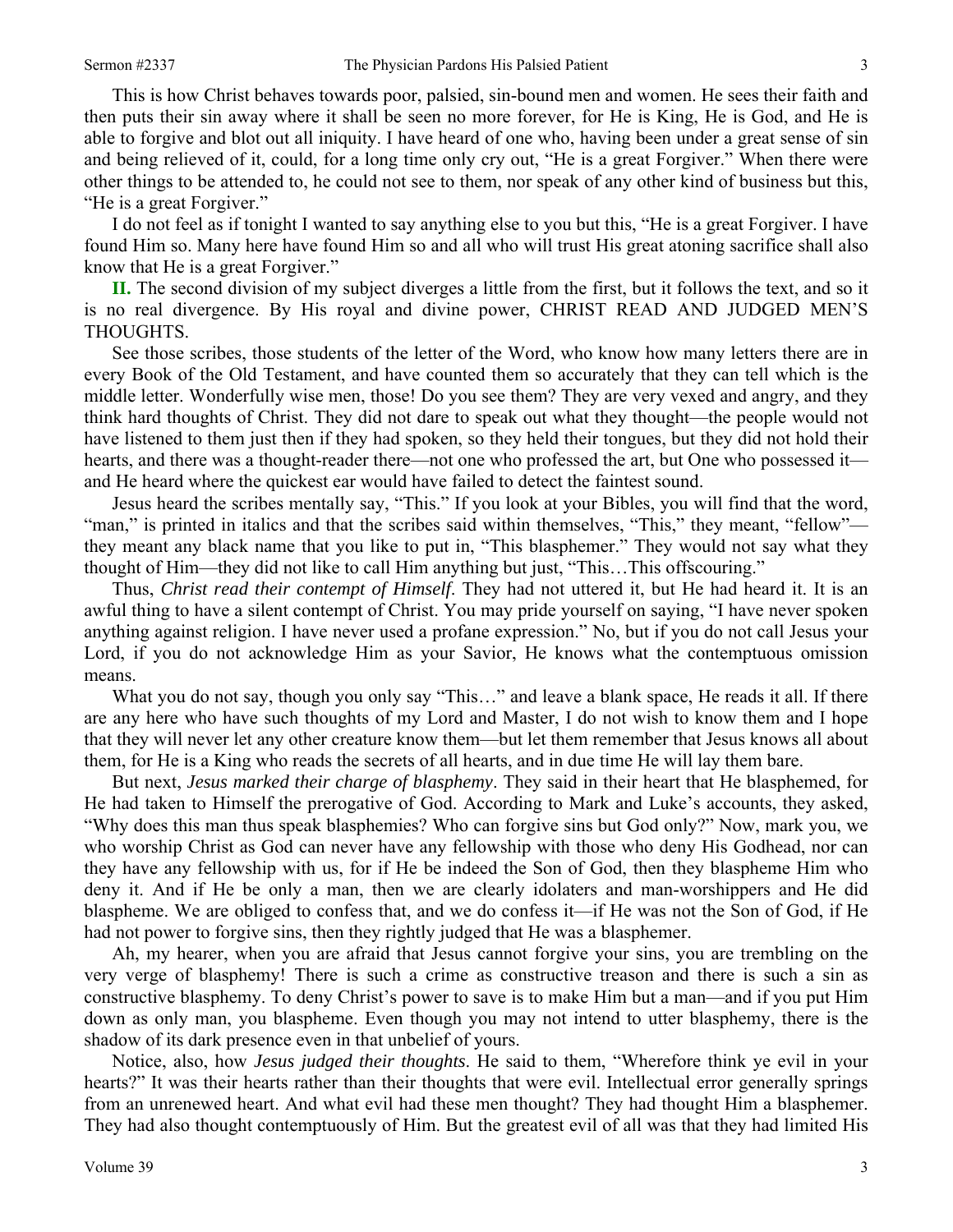power—they did not believe that He could forgive. They thought it blasphemy on His part to profess to have the power to forgive the sins of men.

Now, my dear hearer, I know that you would shrink from openly blaspheming Christ, that is, if you are the person I think you are. Then, however great your sin at present is, do not make it more by insinuating that He cannot forgive you, for of all sins this must be the most cruel—to think that He is unable to forgive. This stabs at Christ's Saviorship, which is His very heart. If you say, "I am very guilty," say it again, for you say the truth. But if you say, "I am so guilty that He cannot forgive me," I pray you to withdraw that wicked word, lest you should limit the Holy One of Israel and He should have to say to you, "Wherefore thinkest thou evil in thy heart?"

It is thinking evil of Christ to imagine that He cannot forgive. I mean this word for the very worst man in the world. If you are now the blackest soul out of hell, if you are at this moment the most guilty and the most condemned of all the myriad offenders of our ruined race, yet I charge you not to add to your past sin this further evil of doubting Christ's power to save even you. But come as you are and cast yourself at His feet, and say, "Let all Your power to save be shown in me. I the chief of sinners am and here You have an opportunity of showing the greatness of Your power to pardon."

And observe, once more, that, in dealing with these scribes, our Lord spoke right royally and divinely to them, for *He revealed the unreasonableness of their thoughts*. He said to them, "Wherefore think ye evil in your hearts?" I ask you who are here tonight if you know any reason why Christ cannot forgive sin? Will anyone here, who doubts His power to pardon, find a reason for that doubt? If you believe (and I will assume that you do believe) that He is the Son of God, can He not forgive sin? If you believe that He did heal the lepers, and the paralyzed, and even raised the dead, can He not forgive sin?

Further, if you believe that He died for sin—that on the cross He offered no less a victim than Himself—wherefore do you think that He cannot forgive? If you believe that He rose again from the dead—and I know that you believe this—if indeed He rose again from the dead for the justification of the ungodly, how is it that He cannot forgive? And if He has gone into glory, and you know that He is at His Father's right hand and is there making intercession for the transgressors, how can you say that He cannot forgive you?

"Wherefore think ye evil in your hearts" in limiting my Master's power? He can forgive everyone here present. He can forgive every soul in whom He sees faith in Himself, whoever He may be and however dire his guilt.

**III.** Now we come back to the palsied man and our Master again, and notice, in the third place, that right royally JESUS OPENLY DECLARED HIS COMMISSION.

He seems to me to read the letters patent which His Father gave Him when He sent Him on His errand of love and mercy, "The Son of man hath power on earth to forgive sins."

First, *Jesus is the Son of man*. He does not conceal that fact. One would have thought that He would have said, "I am the Son of God," but here He chooses still to hold His Godhead in abeyance, so He says, "The Son of man hath power on earth to forgive sins. I, the Son of Mary. I, the carpenter's Son. I who dwelt at Nazareth thirty years. I who have gone up and down among you, worn with sufferings, pained by your hostility, wearied by labor for you, I, the Son of man, have power to forgive sins." Think of that. He puts Himself on His very lowest standing and declares that as the Son of man there is bestowed upon Him, by reason of His Godhead, the power to forgive sins.

And having thus declared His title, He goes on to say that *He forgives sins as the Son of man on earth*. He was on earth and He had power on earth—that is, in His earthly life, in His humiliation, when He had made Himself for a while to be less than the Father, so that He could say, "My Father is greater than I"—higher in office, just then—when He had humbled Himself and taken upon Himself the form of a servant, He could say, "The Son of man hath power on earth, at His lowest, divested of glory, here as a Man among men, the Son of man hath power on earth to forgive sins."

Oh, how I love this word, for if He had power on earth, what power He has in heaven. And if He had power as the Son of man, what power He has as God and Man in one person! Oh, how fully you may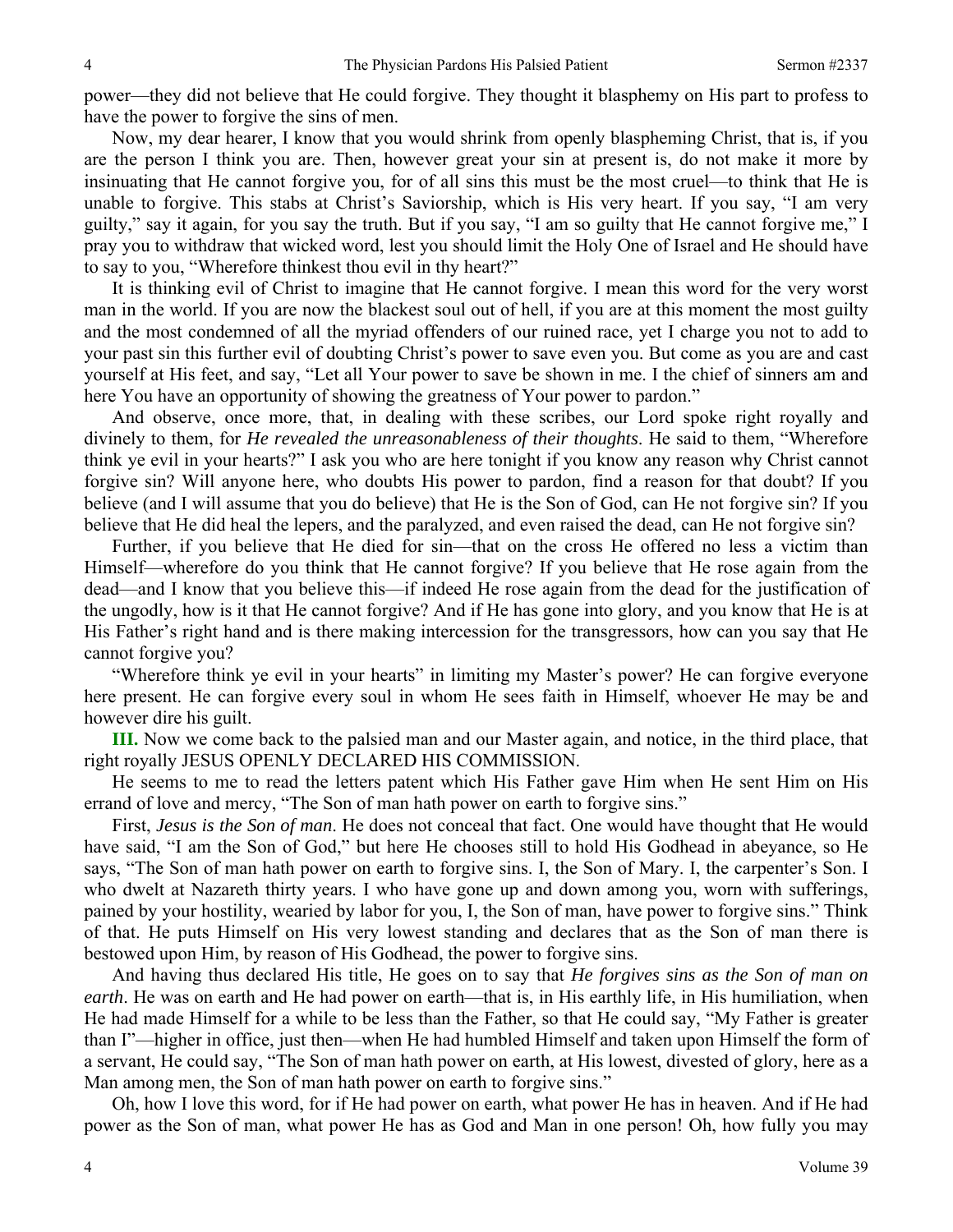trust Him! Even the Christ whom they could see, the Son of man—for you know that there was a Christ whom they could not see—that Son of God whom carnal eyes could not behold, who must reveal Himself spiritually or be unperceived by mortal sense—even He whom they could see, the Christ whom you poor weeping ones can see, though you cannot see the half of Christ, nay, you cannot see the hundredth part of Christ—the Christ whom you poor doubters can see, the Christ whom you who are all but blind can only see out of the corners of those eyes of yours when you see men as trees walking even that Christ, the Son of man, in His weakness on earth, was able to forgive sins.

I do not seem as if I ought to try to preach about this glorious truth, but I feel that I ought to state it and leave it as a solemn fact for you to reject at your peril if you dare—or to receive with gladdest joy for, believe me, your only hope lies here. O guilty sons of Adam, here is the way of escape for you! Your father Adam has ruined you, but the Son of man hath come to seek and to save you, and He declares that He has power on earth to forgive sins.

Now, notice, in this blessed unrolling of His commission as the Son of man, how *Jesus cheers the sad*. He said to the poor palsied man, "Son, be of good cheer; thy sins be forgiven thee." How this should comfort you who are sad on account of sin! It is the Son of man who can forgive you. You tremble at the greatness of God, you are afraid of His majesty, but this Son of man, your Brother, whose hands were pierced with the nails and whose feet still wear the nail-prints, whose side has the gash that the spear of the soldier made—He it is who can forgive sins.

How tenderly He comes to you! How gently does He deal with you! Here is a hand fit for a surgeon, of whom it is said that he must have an eagle's eye and a lion's heart, but a lady's hand. Here is a hand of flesh, a dainty, tender hand of love that brings pardon to you. You have not to encounter God absolutely, but the one Mediator comes in between God and men. He who is bone of your bone and flesh of your flesh, says to you, "The Son of man hath power on earth to forgive sins." And this makes our hearts cheer up when they are sorrowing on account of sin.

Beside that, *Jesus assures the forgiven that He has forgiven them*. How I love to think of that blessed fact, that Christ does not forgive us and keep His forgiveness in the dark, but He says, "Son, thy sins be forgiven thee," giving the assurance of forgiveness to the sinner whom He forgives! The realization of pardon is a delightful feeling. It is not worthwhile to sin, whatever comes of it. I cannot say, with Augustine, "*Beata culpa*! Blessed fault!" but oh, if there is a joy outside of heaven that is higher than all others, it is the joy of a sinful soul when divine forgiveness is granted, making the forgiven one whiter than the driven snow and fresher than the morning dew.

I am a forgiven man, wonder of wonders! I, who have broken all God's laws and brought upon me JEHOVAH's wrath, am pardoned for all my transgressions. God's Son has said it and His word is sure and steadfast, "Son, thy sins be forgiven thee."

I think that men would readily give up all the pleasures of this world, and count them as nothing, if they could but know the bliss of forgiven sin. Oh, if any man who says that he loves a merry laugh, did but once know what it is to be reconciled to God, he would count that he never before enjoyed real merriment or understood true mirth. Our Lord Jesus Christ, as I have said, makes us drink of the sweetness of forgiveness. It is not merely that He burns the books that recorded our indebtedness, but He tells us that He has done so. He says, "Thy sins be forgiven thee."

Thus it was that Christ publicly unrolled His divine commission, declaring that He had power on earth to forgive sins. He came here on purpose to forgive human guilt—not to condemn, nay, not even to condemn her who was caught in the act of adultery, "Neither do I condemn thee," said He, "Go, and sin no more."

Jesus came not to condemn the thief who was dying on the cross and confessing that He deserved to die. Nay, He said to him, "Today shalt thou be with me in paradise." It is Christ's business to pardon. It is His bliss to pardon. It is His glory to pardon. He came here on purpose that He might pardon the guilty. Oh, that all sinful ones would go to Him for forgiveness!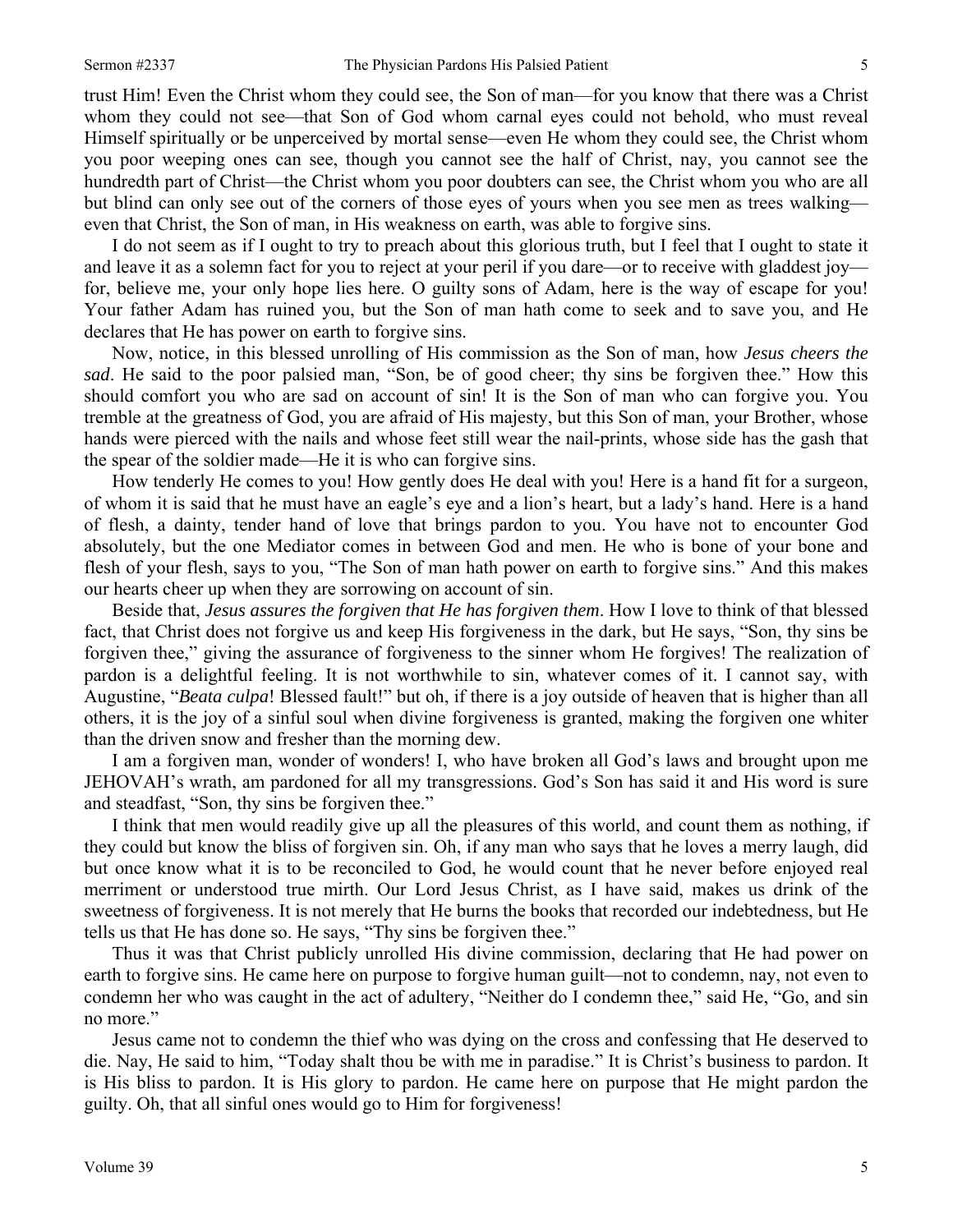**IV.** After having thus declared His commission, let us note, in the fourth place, that JESUS EXHIBITED HIS CREDENTIALS.

Since the scribes disputed His power to pardon, He gave them a practical proof that He could forgive—and I need your special attention to this point. He said to them, in effect, "To forgive sin is a divine act. Now, whether is easier to say, Thy sins be forgiven thee, or to say, Arise, and walk?" I put it to you, dear friends, which is the easier of the two? Mark that Jesus does not ask, "Which is the easier, to forgive sin or to heal the palsy? No. He said, "Which is easier, *to say*, Thy sins be forgiven thee; or *to say*, Arise, and walk?"

Well, now, *the first is much the easier* because there are a great many who can say, "Thy sins be forgiven thee," and you cannot see whether the sins are forgiven or not. Look at the number of those who call themselves priests, who say, after they have heard the penitent's confession, "I absolve you." It is easy enough to say that*—*but who is to know whether that person who has professed penitence is absolved or not? There is no apparent change to the observer—the poor sinner who is told that he is absolved may credulously derive some delusive comfort from his fellow sinner's words—but those who look on cannot see any difference in the man or woman coming back from the confessional from what they were when they went there.

It is very easy to say, "Thy sins be forgiven thee"—any fool can say it, any knave can say it—but then, if you say, "Arise, and walk," suppose they do not rise and walk, what then? Anybody can stand there and say to the man sick of the palsy, "Arise, and walk," and the man may make an effort to rise, but falls back as helpless as ever, so that, although both miracles are, in themselves, equally impossible to man and equally require divine power, yet the saying of the one is easy enough, but the saying of the other is more difficult.

Many an impostor would shrink from saying, "Arise, and walk," for he would be mightily afraid that it would be found one thing to say it, and quite another thing for the patient to really rise and walk. Thus Christ said to the scribes, "I will prove to you that I am divine and therefore that I have the power to forgive sins, for I will now perform a miracle which you shall see and which you shall be quite unable to dispute. It shall be wrought before you all and then you shall know that, as I could do what was evidently the harder thing, that is, say, 'Arise, and walk,' I had the right to say what has become the easier thing, 'Thy sins be forgiven thee.'"

"Then He said to the man sick of the palsy," while he lay there, "Arise, take up thy bed, and go unto thine house." Thus *Jesus marked out the miracle in detail*. It was necessary to pile up the argument to make it complete and overwhelming. First, "Arise, sit up, stand up." The man could not do that if the palsy was still upon him—but at once, "He arose." "Now roll up your mattress." He stoops down and you can see him rolling it up. He now has it under his arm, or on his shoulder. "Now," is Christ's next command "Go unto thine house," and he walks straight away off to his home.

Of course, in modern times, we make exhibitions of converts, and we should have taken this man up and down the streets, to show him off as a trophy. But the Savior does much better than that. For him to go home to his house was a clearer proof of being cured than for him to remain with Christ, for it might be supposed that, while he was with the Savior, some strange influence emanating from the great Physician kept him in a state of excitement and up to the mark.

So Christ says, "Go home to your house, to everyday life, just as anybody else might do. Go along with you, bed and all." And off he goes. Every point of detail was necessary to make it clear that this was a real, radical, complete cure, and that the Christ who could work such a miracle was able also to forgive sin.

I remark, next, that *change of nature is the best proof of the pardon of the sinner*. You may come to me tonight and say, "Sir, I am forgiven." I am glad to hear it, but how will you behave at home tonight? "I am forgiven," cries one, all of a sudden, under a sermon, as if electrified. Yes, yes, and you want to stop with us, do you, and never go home any more? That will not do, because such a cure as that could not be a perfect, business-like, commonsense cure. Go home to your house. Your moral actions, your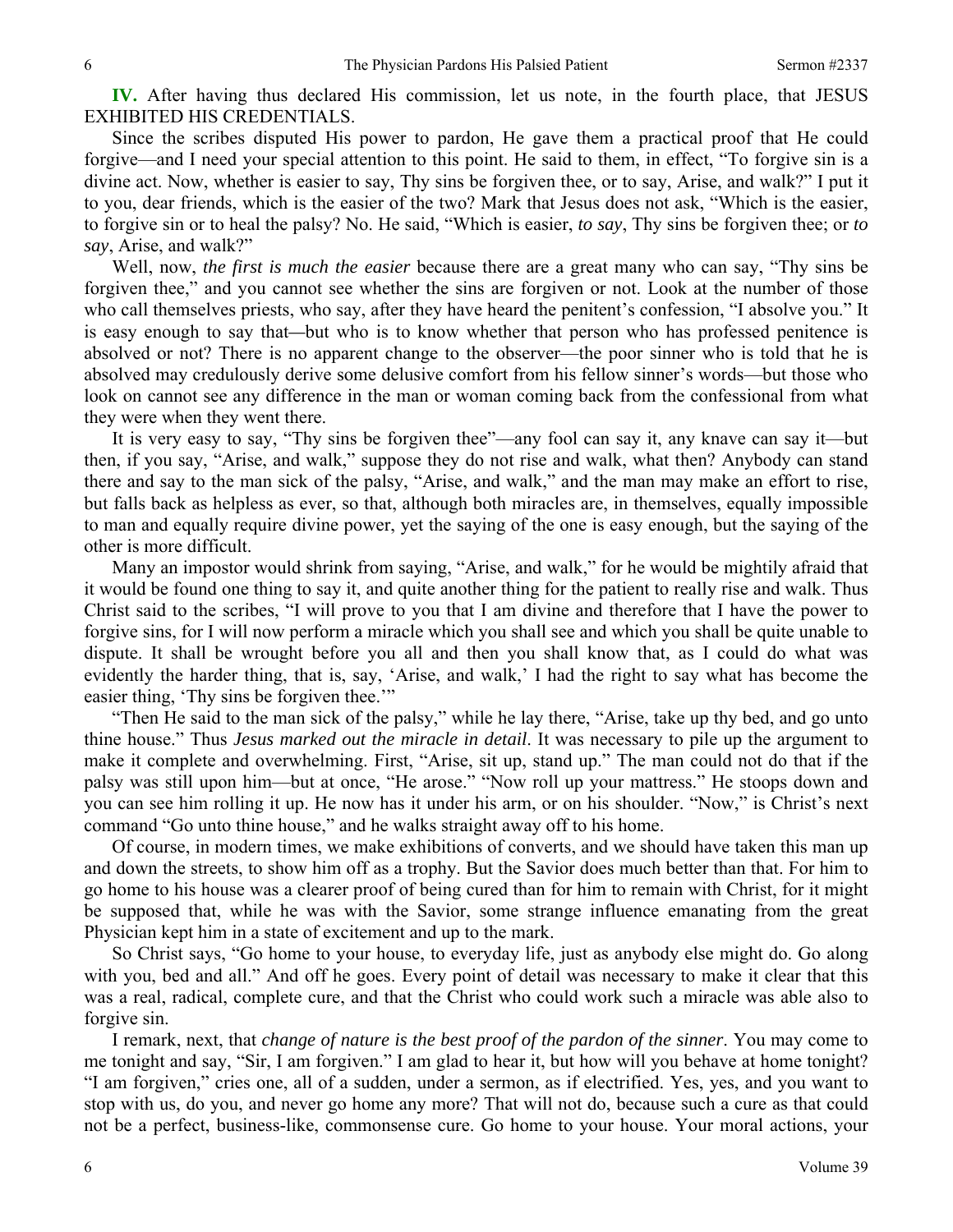temperance, your honesty, your chastity, your obedience to parents, your good conduct as a servant, your generosity as a master, these will not save you—but unless we see them, how are we to know that Christ has wrought a miracle upon you? And if He has not worked a miracle upon you in raising you up from the palsy of sin, how do we know that He has forgiven you? In fact, we do not know it and we do not believe that He has, for these two things go together—the one as the evidence of the power that wrought the other.

If you have been forgiven, you have been renewed. Sitting in this place tonight you may be forgiven all your sin. But if you are, you will not be tomorrow what you have been today. The drunkard's cup will not be lifted to his lips anymore. The company of the lascivious will not be pleasant to you again. No oath, no profane speech, no foolish talk will come out of your mouth henceforth. Christ forgives you outright, not because you are cured of your evil habits, but He forgives you while you are still palsied and the evidence that you are forgiven—the harder thing as the world will always judge it to be, is your taking up thy bed, and walking home, quitting all your former sloth, for it will be sloth from this time. The bed which you could not help lying upon once, will become the couch of sloth to you if you lie on it any longer. You will take that up and you will walk back, and be a man of activity at your daily labor, in your own house, henceforth as long as you live.

Do notice this, dear hearers. We do not preach to you salvation by works, but when you are forgiven, then the good works come. The same Christ who makes you a new creature pardons your sin—you cannot have half a Christ—you must have Christ the Healer as well as Christ the Forgiver. If Christ could be cut up into lots, we could sell Him off immediately. But if He is to be taken all at once as a Sinkiller as well as a Sin-forgiver, there are always some who will fight shy of Him. I pray that not one of you may be of that kind.

I think, also, that *the detailed obedience that the Savior required was the best evidence that He had forgiven the man's sin.* "Arise, take up thy bed, and go unto thine house." Henceforth, to do everything that Christ bids you do, in the order in which He bids you do it, because He bids you do it, to do it at once, to do it joyfully, to do it constantly, to do it prayerfully, to do it thankfully—this shall be the token that He has indeed dealt with you as a pardoning God.

O my dear hearers, I am afraid that there are some who profess to have been forgiven, who are not as obedient to Christ as they ought to be! I have known them neglect certain duties. I even knew a man once, who would not read some parts of the Word of God because they made him feel uneasy. But be sure of this, that when you and the Word of God fall out, the Word of God has right on its side.

There is something rotten in the state of Denmark when you cannot read a chapter without feeling that you wish that it was not there. If there is any verse that you would like left out of the Bible, that is the verse that ought to stick to you, like a blister, until you really attend to its teaching. There is something wrong with you whenever you quarrel with the Word of God.

I say again, that detailed obedience is the surest evidence that the Lord has forgiven your sin. For instance, "He who believes and is baptized shall be saved." Do not omit any part of that precept, and if Christ bids you come to His table and thus remember Him, do not live in neglect of that command. At the same time, remember to live soberly, righteously, honestly, godly in this present evil age, for if you do not, if there is not a detailed obedience, there may be a fear that, after all, the Lord has never said to you, "Thy sins be forgiven thee."

And last of all, *the best evidence is always seen at home.* "Take up thy bed and go unto thine house." If there is a place where piety is best seen and best judged, it is at the family altar. What a man is at home, that he really is. What a woman is in her own house, that she truly is. It is very easy, you know, to masquerade in society—to seem to be something very wonderful upon the boards of the world's theater—and then not to be in reality the king that you seemed to be, but after all, to be only a very sorry specimen of humanity. "Arise, take up thy bed and go unto thine house."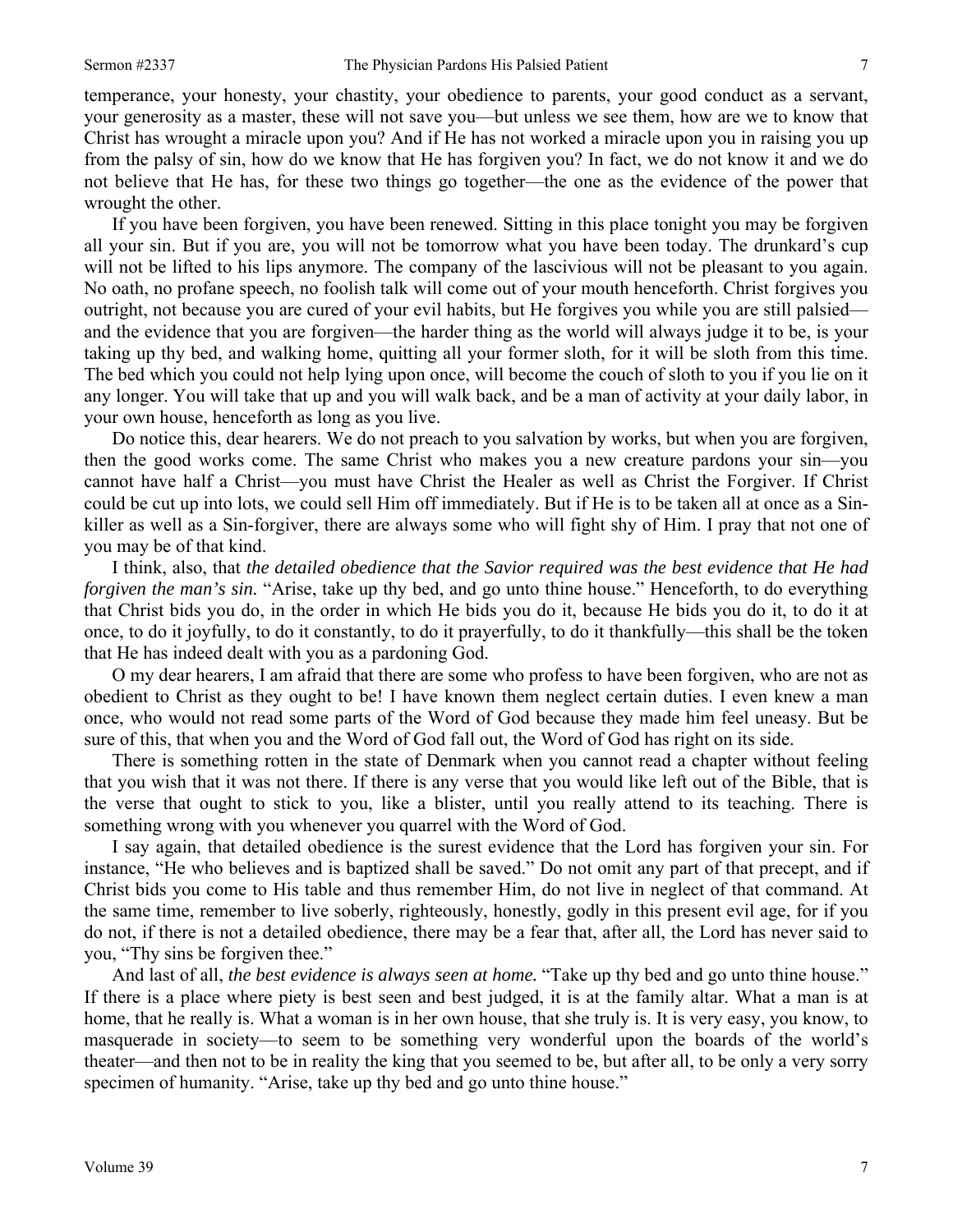One said to me, this very day, of a certain man, "Do you think, sir, that he was a good man?" I said, "Well, brother, I think that he was a good man of a very bad sort." I did not know how to put the truth more charitably.

I remember an old woman who went to hear a minister of a certain creed that she did not like, though he preached uncommonly well. And when she came out, they asked her how she got on with the preacher. She replied, "Well, he is one of the best of a very bad make." Now, I do not like to have to say that of anybody who professes to be a Christian and it should not be so. No, and I do not want you to be the worst of a good make either, though that, perhaps, is better than being the best or the worst of a bad make. We need to be such that we can bear the closest inspection.

"Ah!" says one, "I came here seeking the pardon of sin and now, sir, you have got off to moral conduct." Quite so and that is where I want you to get off too. Seek the pardon of sin tonight—it is to be had, as I have told you, by faith. "Jesus seeing their faith said unto the sick of the palsy, Son, be of good cheer; thy sins be forgiven thee."

But if you want to make sure that Christ is really able to forgive your sin, the very best evidence to you, and the only evidence to the outside scribes, will be that you take up thy bed and walk. "Oh!" say you, sometimes, "I have many sins still, but I am not what I used to be. I am a changed man at heart. I could not bear what I once enjoyed. I could not do what I once commonly did, and the things that I loathed and despised are now delightful to me." I am glad that it is so with you and I pray that it may be so with all my hearers. May God work that great and gracious change in many who are in this Tabernacle tonight, for our Lord Jesus Christ's sake! Amen.

#### **EXPOSITION BY C. H. SPURGEON**

#### *MATTHEW 8:23-34 AND 9:1-13*

Matthew's Gospel is the Gospel of the kingdom and of the King. Here you see the King amid the storms of nature.

**Matthew 8:23-24.** *And when he was entered into a ship, his disciples followed him. And, behold, there arose a great tempest in the sea, insomuch that the ship was covered with the waves: but he was asleep.*

In the quiet confidence of faith, resting upon His God.

**25-26.** *And his disciples came to him, and awoke him, saying, Lord, save us: we perish. And he saith unto them, Why are ye fearful, O ye of little faith? Then he arose, and rebuked the winds and the sea; and there was a great calm.*

As great a calm as there had been a tempest. After great trouble, expect deep, delightful rest and peace if you are a child of God.

**27.** *But the men marveled, saying, What manner of man is this, that even the winds and the sea obey him!* 

Now see the King in conflict with the powers of darkness.

**28-31.** *And when he was come to the other side into the country of the Gergesenes, there met him two possessed with devils, coming out of the tombs, exceeding fierce, so that no man might pass by that way. And, behold, they cried out, saying, What have we to do with thee, Jesus, thou Son of God? art thou come hither to torment us before the time? And there was a good way off from them an herd of many swine feeding. So the devils besought him,—*

How the demons crouched at His feet! The dogs of hell knew the power of His tongue—that was a whip whose lash they had felt before.

**31-32.** *saying, If thou cast us out, suffer us to go away into the herd of swine. And he said unto them, Go.*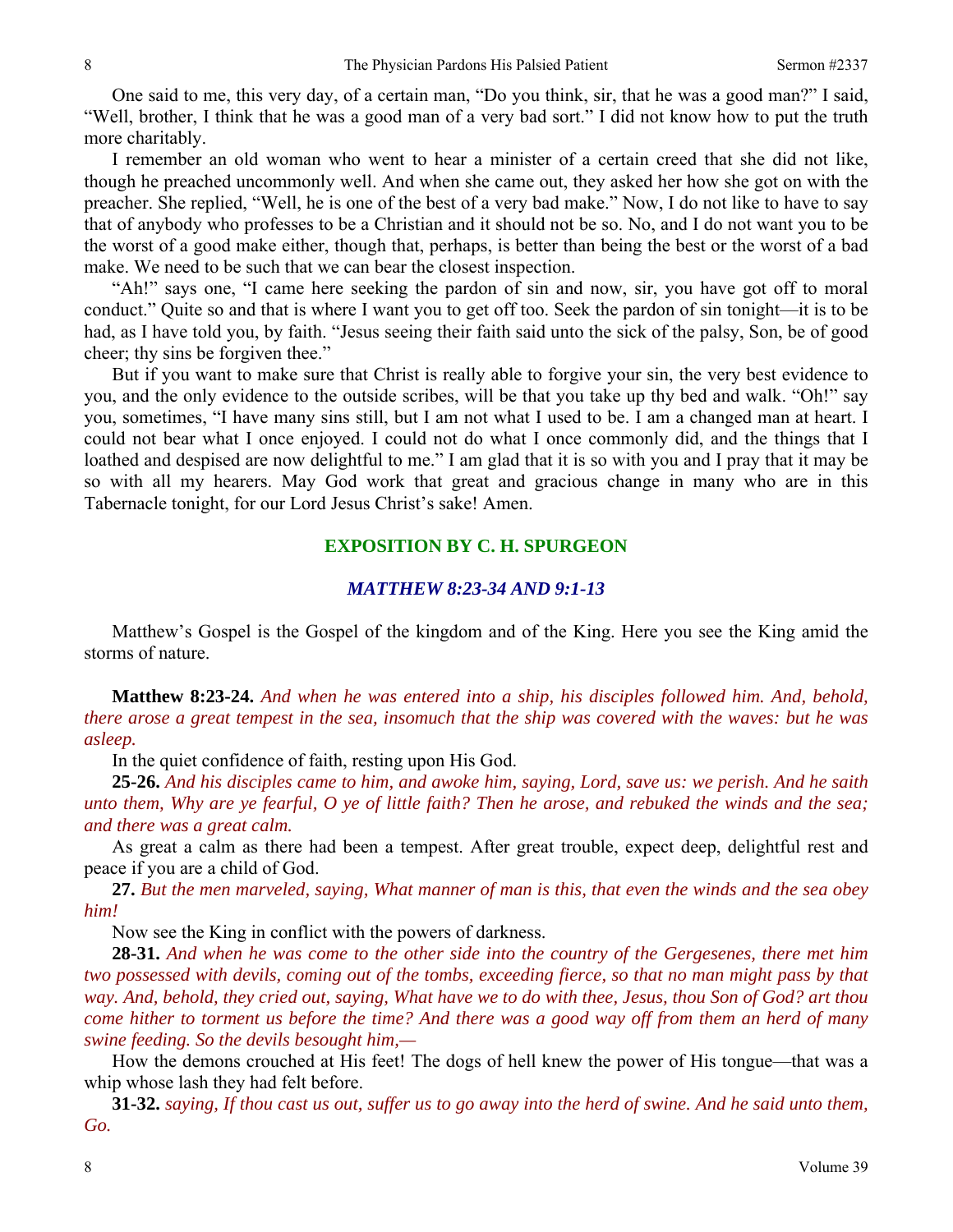He never wastes words on demons.

**32-34.** *And when they were come out, they went into the herd of swine: and, behold, the whole herd of swine ran violently down a steep place into the sea, and perished in the waters. And they that kept them fled, and went their ways into the city, and told every thing, and what was befallen to the possessed of the devils. And, behold, the whole city came out to meet Jesus: and when they saw him, they besought him that he would depart out of their coasts.*

A sad prayer, yet Jesus granted their request. Men may once too often ask the Holy Spirit to depart from them. They may grieve Him once more and then He will have done with them forever.

Now we shall see the King in conflict with the diseases of mankind and with human sin.

**Matthew 9:1-2.** *And he entered into a ship, and passed over, and came into his own city. And, behold, they brought to him a man sick of the palsy, lying on a bed: and Jesus seeing their faith—*

The faith of the bearers and the faith of the palsied man, himself—

**2.** *Said unto the sick of the palsy; Son, be of good cheer; thy sins be forgiven thee.* 

It was remarked, by a mediaeval writer, that we do not find Christ calling any of the apostles, not even the very chief of them, by the name that He gave to this palsied man, "Son." This is the title that He gives to a sin-sick sinner, lying on a bed before Him, waiting to be healed. Oh, the tenderness of Christ to sin and misery! He puts a kind of sonship upon this man which he had not possessed before.

**3.** *And, behold, certain of the scribes said within themselves, This man blasphemeth.* 

"He arrogates to Himself the prerogative of God. Who can forgive sins but God only?"

**4-8.** *And Jesus knowing their thoughts said, Wherefore think ye evil in your hearts? For whether is easier, to say, Thy sins be forgiven thee; or to say, Arise, and walk? But that ye may know that the Son of man hath power on earth to forgive sins, (then saith he to the sick of the palsy,)Arise, take up thy bed, and go unto thine house. And he arose, and departed to his house. But when the multitudes saw it, they marvelled, and glorified God, which had given such power unto men.*

They rightly saw in this miracle, wrought by Christ, power given to man, for, as you observe, Christ said, "The Son of man hath power on earth to forgive sins." And these people magnified God that one Man should have such power granted to Him. There is an elevation to the whole of manhood in the alliance of Christ with it. Through Him the Lord has given great power unto men.

**9.** *And as Jesus passed forth from thence,—* 

The King is now going to show His power over the human will.

**9.** *he saw a man, named Matthew, sitting at the receipt of custom: and he saith unto him, Follow me. And he arose, and followed him.*

Everything bows before Him. Is He not King of kings and Lord of lords? Have we ever comprehended the true measure of His divine and human nature? Even when He was on earth and known as the Son of Man, what gleams of His divine glory shone forth in these truly royal acts of His! Yet how condescending was our King! Where is His court? Who are His attendants? Listen—

**10.** *And it came to pass, as Jesus sat at meat in the house, behold, many publicans and sinners came and sat down with him and his disciples.*

Lord of the sea, Conqueror of demons, Healer of the sick, Forgiver of sin, and now He has for His company publicans and sinners. When the Pharisees saw it, they did not see condescension in it, but they saw wickedness in it.

**11.** *And when the Pharisees saw it, they said unto his disciples, Why eateth your Master with publicans and sinners?*

Ah! why, indeed? You and I know—that is a secret that has made us love Him better than almost anything else.

**12.** *But when Jesus heard that, he said unto them, They that be whole need not a physician, but they that are sick.*